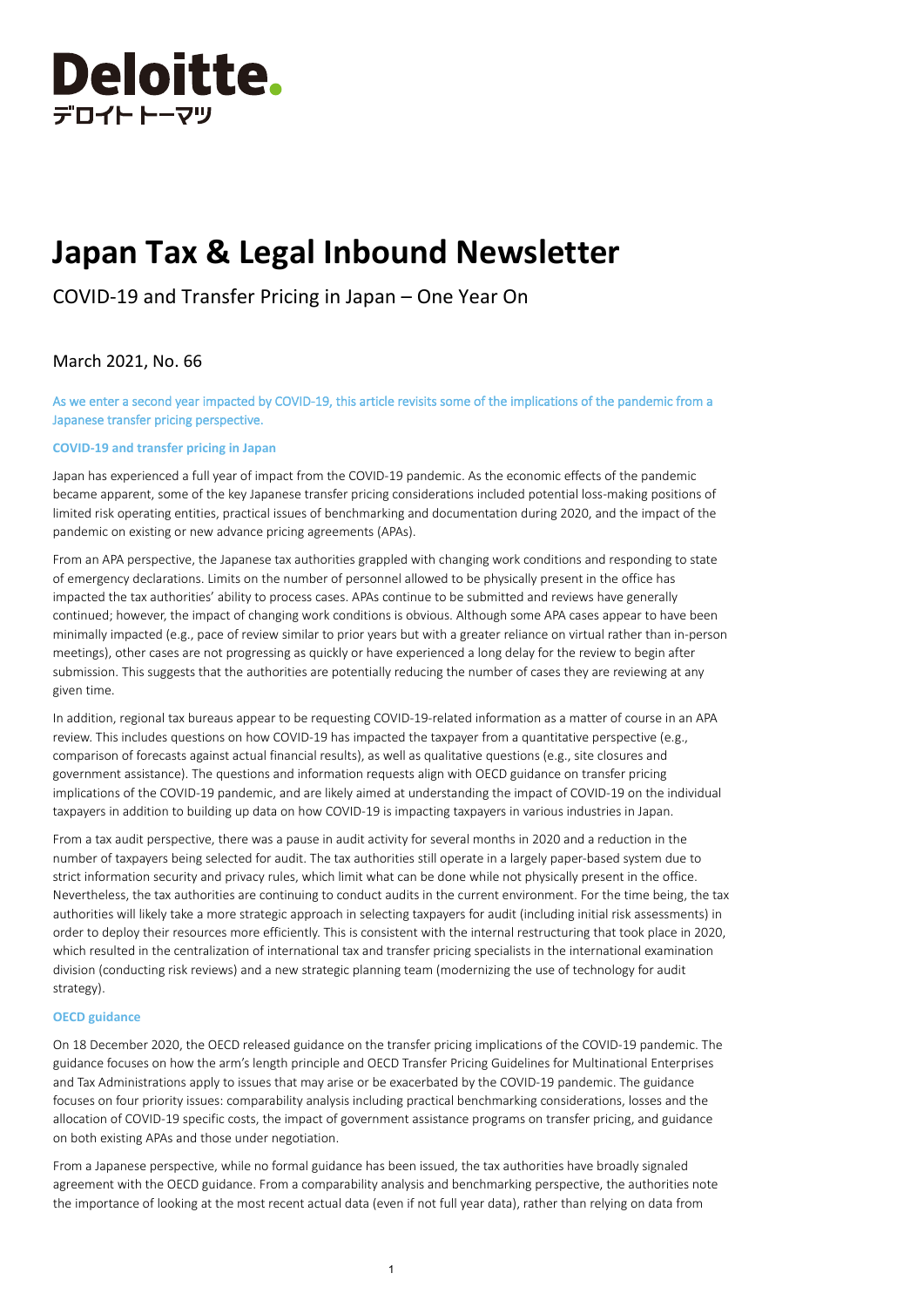prior downturns (e.g., the global financial crisis) or more complex approaches such as predictive modelling. The tax authorities also have acknowledged the potential for inclusion of loss makers in comparable sets.

Any assessment of whether a limited risk subsidiary can return losses should be based on a detailed analysis of the facts of the taxpayer. However, where relevant risk management is typically undertaken at the parent level, the tax authorities have noted they would expect losses to flow to the parent level, rather than limited risk subsidiaries in the group. In this context, the authorities have noted that government subsidies and assistance are an economic factor to be taken into account; however, they do not impact the level at which risk management is undertaken or risk allocation within the group.

Finally, from an APA perspective, the tax authorities expect that critical assumptions are likely to be triggered. However, this should be assessed on a case-by-case basis for the assumptions in an individual APA.

## **Practical examples**

Practical examples of COVID-19 issues faced by inbound taxpayers are set forth below.

Taxpayers with revenue negatively impacted by the pandemic (e.g., luxury goods, travel) assessed temporary changes to their transfer pricing policy throughout the year (e.g., suspending intercompany transactions, such as those involving royalty payments, to maintain local operating margins). In doing so, it was necessary to consider the appropriateness of the Japanese subsidiary bearing part of the financial impact of COVID-19 through an accurate delineation of functions performed, risks assumed, and assets employed by the subsidiary. In addition, taxpayers had to determine whether existing intercompany agreements allowed for such changes or whether a stand-alone agreement, such as a memorandum of understanding, was required. The benefits of any change to transfer pricing policies also had to be considered in the context of potential scrutiny by the tax authorities and supporting arguments for the arm's length nature of the changes. Going forward, taxpayers may wish to consider including mechanisms within intercompany agreements that would allow for pricing changes based on certain events.

The COVID-19 pandemic also resulted in better than expected profit margins for some taxpayers. For example, travel expenses may have significantly decreased for businesses with large workforces that had traveled regularly. As year ends approached, inbound taxpayers with profit margins higher than their benchmarked target considered whether downward transfer pricing adjustments were possible. Taxpayers wishing to make such an adjustment were required to assess whether their intercompany agreements contained an appropriate adjustment mechanism. This is particularly important for Japanese tax purposes, as the tax authorities can deny a deduction for the adjustment if it is not made pursuant to an agreement (i.e., by applying Japan's "donation" rules). As travel restrictions are likely to continue during 2021, companies may wish to amend their intercompany agreements if such adjustments are not possible based on their existing agreements.

#### Q **Deloitte's View**

Inbound taxpayers entering their second fiscal year during the COVID-19 pandemic should consider proactively managing their transfer pricing based on lessons learned from 2020. For example, taxpayers may want to monitor performance during the fiscal year with a view to minimizing the need for large year-end adjustments.

Any changes to transfer pricing policy should be assessed based on an accurate delineation of functions performed, risks assumed, and assets employed by the Japanese taxpayer in the context of guidance from the OECD and the Japanese tax authorities. For example, the Japanese taxpayer should consider whether it should bear some of the financial impact from the COVID-19 pandemic where it manages and controls risks related to the pandemic.

To the extent that adjustments or temporary changes to transfer pricing policies are considered necessary and appropriate, intercompany agreements should be reviewed to ensure consistency with such adjustments or changes.

Tax audit activity has slowed during the pandemic, largely as a result of temporary changes to the tax authorities' work environment. As the statute of limitations for transfer pricing matters in Japan is seven years, COVID-19 impacted years may still be selected for audit even after the pandemic. With the tax authorities undertaking a more strategic approach to audits, if a taxpayer is subject to a transfer pricing audit, the likelihood of an adjustment may increase.